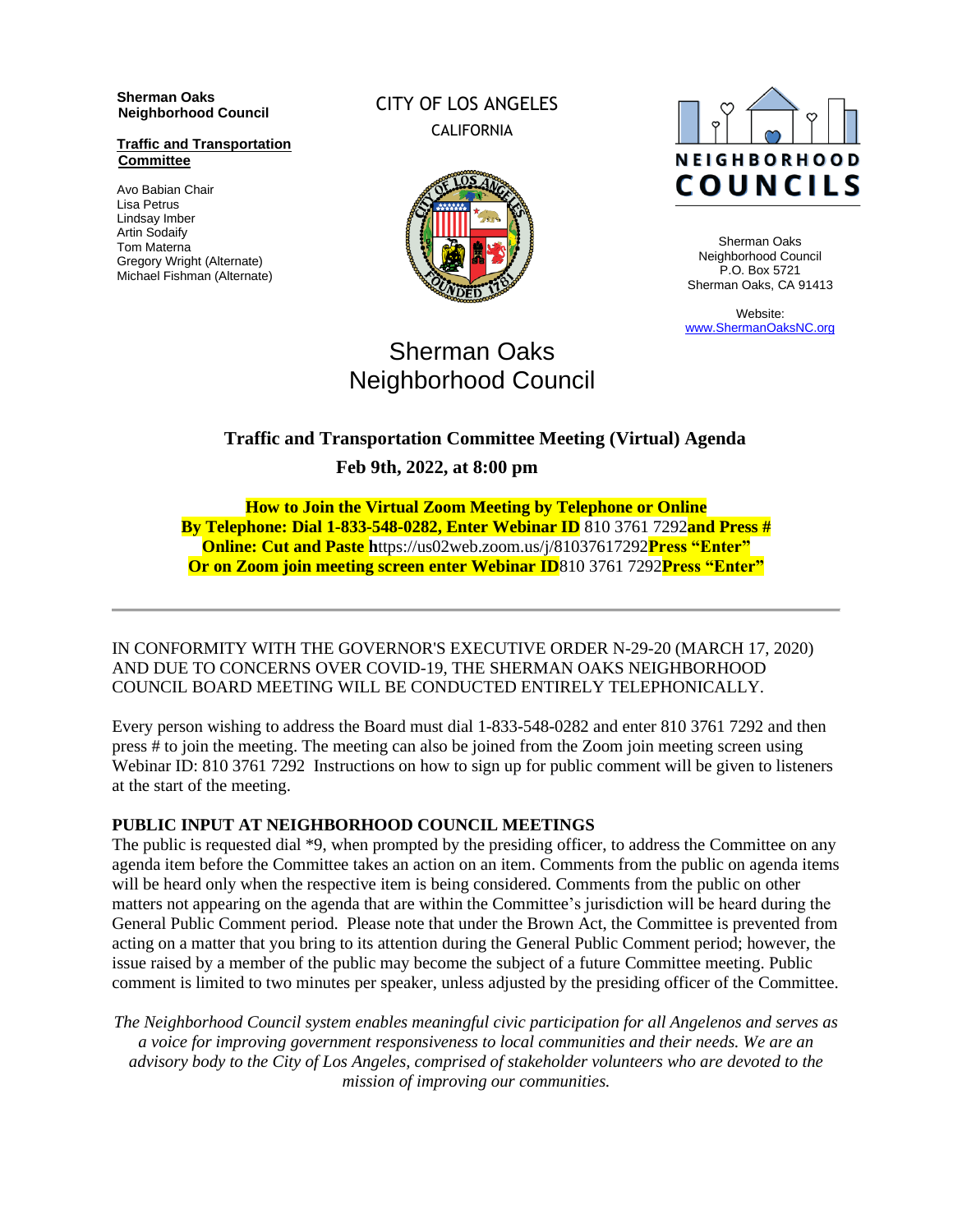# **I. CALL TO ORDER & ROLL CALL**

- a. Call to Order by Chair Avo Babian
- b. Roll Call

# **II. ADMINISTRATIVE MOTIONS**

a. Approval of the Minutes of Dec Committee Meeting.

# **III. GOVERNMENT REPORTS**

#### **a. COMMENTS BY PUBLIC OFFICIALS**

- **IV. GENERAL PUBLIC COMMENT-**Comment from the public on non-agenda items within the Committee's subject matter jurisdiction. Each speaker will be allowed 2 minutes.
- **V. CHAIR'S REPORT:**

#### a. **Introducing Jeri Dye Lynch**

#### **VI. PRESENTATION:**

- a. **Parking Study Presentation:**
	- i. Avo will Present the St Paul Parking Study. And ideas for parking improvement.

# **VII. Motions:**

#### a. **To Support "Streets for all" Ballot Initiative. Write a CIS in Support VIII. Traffic COMMITTEE BUSINESS**

- a. Parking ideas: Update by Artin
- b. Bike Lane: Future plans by LADOT
- c. Sepulveda Transit Corridor Update:
- d. Hillside Traffic: Update with possible new mitigation measures

#### **IX. Announcements by Traffic and Transportation Committee members: X. ADJOURNMENT**

# **THE AMERICAN WITH DISABILITIES ACT**

As a covered entity under Title II of the Americans with Disabilities Act, the City of Los Angeles does not discriminate on the basis of disability and upon request will provide reasonable accommodation to ensure equal access to its programs, services, and activities. Sign language interpreters, assisted listening devices, or other auxiliary aids and/or services may be provided upon request. To ensure availability of services, please make your request at least 3 business days (72 hours) prior to the meeting by contacting the Department of Neighborhood Empowerment by calling (213) 978- 1551 or email: [NCsupport@lacity.org](mailto:NCsupport@lacity.org)

#### **PUBLIC ACCESS OF RECORDS**

In compliance with Government Code section 54957.5, non-exempt writings that are distributed to a majority or all of the board in advance of a meeting may be viewed at our website: [www.ShermanOaksNC.org](http://www.shermanoaksnc.org/) or at the scheduled meeting. In addition, if you would like a copy of any